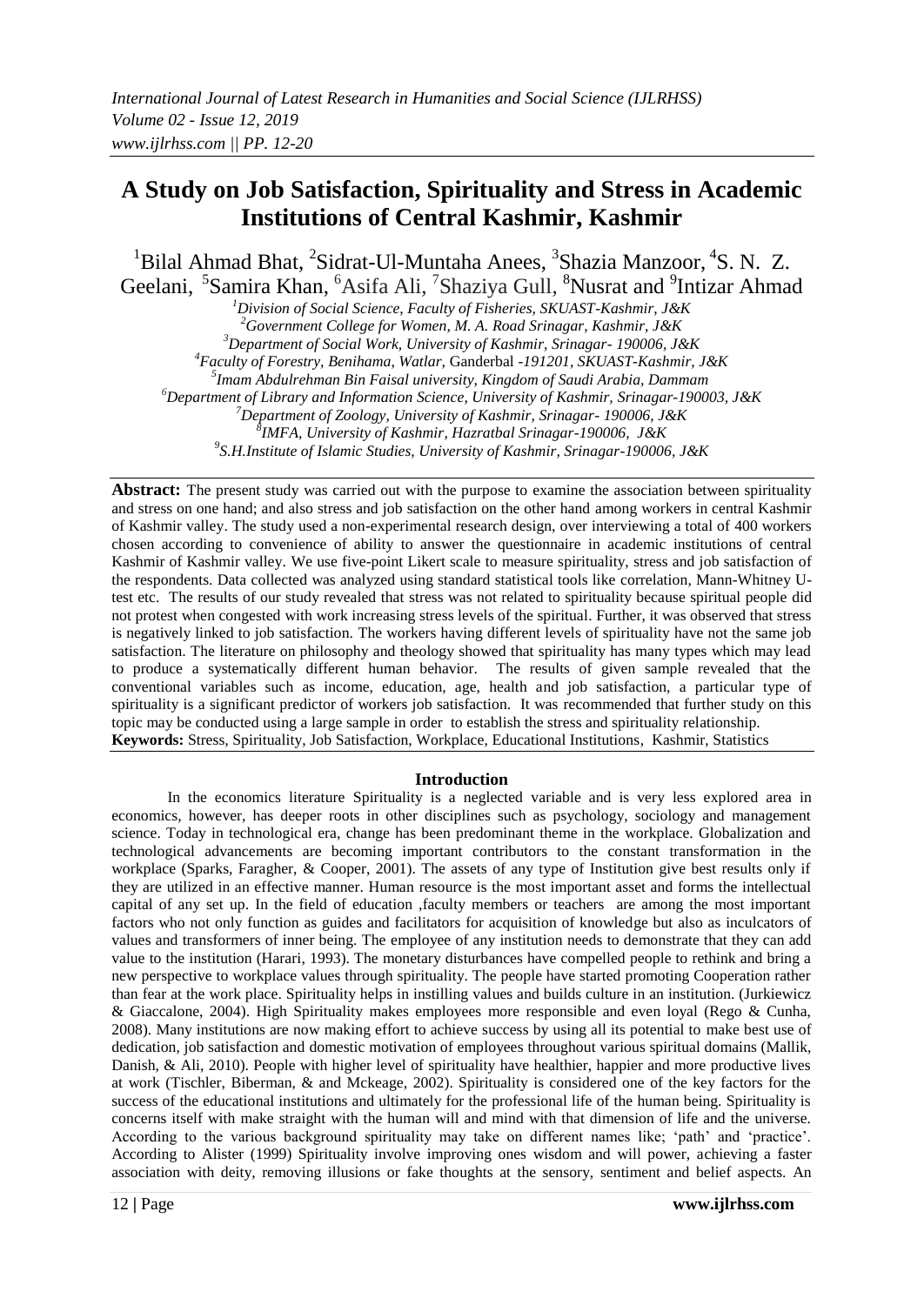## *Volume 02 - Issue 12, 2019*

## *www.ijlrhss.com || PP. 12-20*

important distinction exists between spirituality and religion Spirituality in context of religion often carries suggestion of the believer having a more personal faith which is less rigid and also it connotes the believer"s personal relationship with their God as opposed to a "general" relationship or connection between the god and 'all' members.

## **Material and Method**

The present study on spirituality, Job satisfaction and stress in Academic Institutions of Central Kashmir of J&K state was carried out during the period of January 2018 to July 2019 with the help of wellstructured open ended validated questionnaire. The study was carried out in district Srinagar, Ganderbal and Budgam of Kashmir valley to understand the relationship between job satisfaction and spirituality. The data for the same was collected at random from 400 respondents from the selected districts. Based on the five-point scale, a mean score of 3.00 was used as the benchmark of the study. Therefore, any item that scored below 3.00 was rejected while any item that scored 3.00 and above were accepted. The data collected was analyzed using appropriate statistical tools with the help of statistical software SPSS (version 20).

#### **Results and Discussion**

## **1. Distribution of the studied population**

The data presented in Table 1, shows the distribution of study population as per the characteristics, Economic status, Education level, Age and Residence. It is observed that majority of the respondents under study were Post graduate (52.5%), Gazettted (54.25%), 31-40 age group (52.50%) and Urban (68.5%). The study also showed that there is a positive correlation between variables Economic status, Education level, Age, Residence and Job satisfaction.

| Table 1. Distribution of the study population in Central Kashmin<br>Characteristics |               |           |                   |  |  |
|-------------------------------------------------------------------------------------|---------------|-----------|-------------------|--|--|
|                                                                                     | Type          | Frequency | Percentage $(\%)$ |  |  |
| <b>Education Level</b>                                                              | Graduate      | 118       | 29.5              |  |  |
|                                                                                     | Post Graduate | 210       | 52.5              |  |  |
|                                                                                     | M.Phil/Ph.D   | 72        | 18.0              |  |  |
| <b>Economic Status</b>                                                              | Gazettted     | 217       | 54.25             |  |  |
|                                                                                     | Non-Gazettted | 183       | 45.75             |  |  |
| Age (years)                                                                         | $20 - 30$     | 45        | 11.25             |  |  |
|                                                                                     | $31-40$       | 210       | 52.50             |  |  |
|                                                                                     | $41-50$       | 55        | 13.75             |  |  |
|                                                                                     | $51-60$       | 90        | 22.5              |  |  |
| Residence                                                                           | Urban         | 274       | 68.5              |  |  |
|                                                                                     | Rural         | 126       | 31.5              |  |  |

Table 1: Distribution of the study population in Central Kashmir

## **2. Measuring Workplace Spirituality**

#### *Dimension 1 - Transcendence*

The transcendence is defined as a connection with a superior power (Delaney 2005) but should not be mistaken for any religious statements connection with God as it is not related to religion. The work of Delaney"s (2005) was combined with the work of Kinjerski and Skrypnek (2006) on measuring spirituality in order to create a measurement system. The authors Kinjerski and Skrypnek (2006) described this dimension as a mystical experience and "a sense of perfection, transcendence, and experiences of joy and bliss". The results obtained for this dimension are presented in Table 2.

#### *Dimension 2 – Compassion*

Comparison is defined by Farlex (2007) as a wish to relieve other people"s suffering and before him Twigg and Parayitam (2006) defined comparison as deep sympathy for others. It is stated that compassion triggers a sense of responsibility for others who are suffering or less fortunate and furthermore, it is an ambition to help others (Delgado (2005). It is noticed that a spiritual person develops awareness for the needs of other people around them and offers help. To quantify comparison, we follow work of several authors (e.g., McCormick 1994; Mahoney and Graci 1999; Ingersoll 2003; Delgado 2005; Twigg and Parayitam 2006). The results obtained for this dimension are presented in Table 2.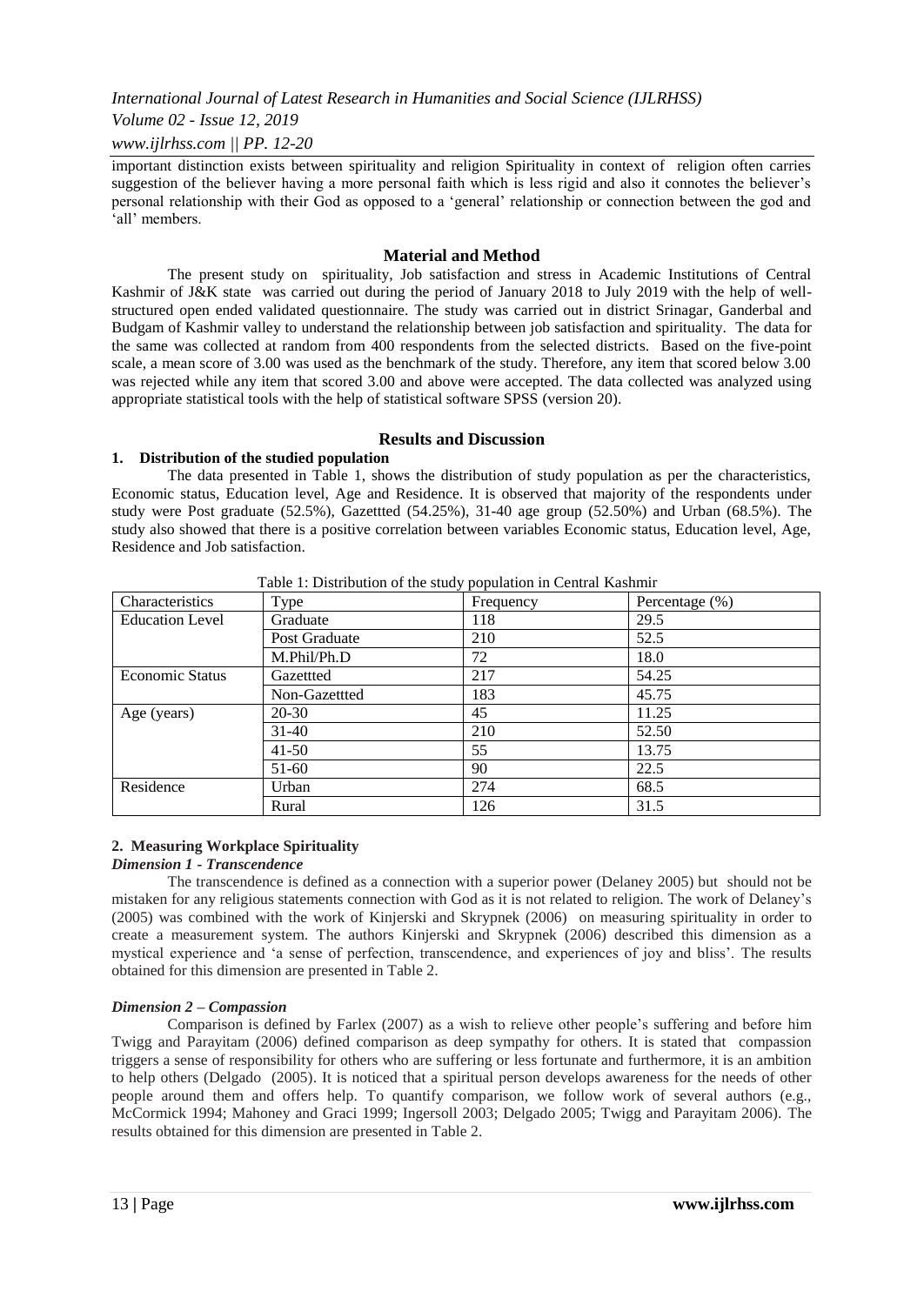## *Volume 02 - Issue 12, 2019*

## *www.ijlrhss.com || PP. 12-20*

#### *Dimension 3 - Meaningful Work*

It is observed that there are two meaningful characteristics of a work; adding a meaning to the employee's life, such as doctors saving lives, and representing a significant portion of an employee's activities. The authors (Duchon and Plowman 2005) reported that when a work offers something more than material rewards, individual will feel that it is meaningful which can lead to a higher energy and more happiness in the workplace. The studies show that meaningful work empowers the individual to express themselves and creates a reason for why the individual has to be in the workplace (Krishnakumar and Neck 2002: 156; Ashfort and Pratt 2003: 311). We criteria to assess this dimension. The results obtained for this dimension are presented in Table 2.

#### *Dimension 4 – Mindfulness*

Mindfulness is defined as a state of awareness of actions and thoughts of the individual. It requires the individual to be focused on the moment and his or her surroundings. According to (Baer et al. 2004: 193) Mindfulness can be defined as the exact opposite of "autopilot". This state enables a stronger governance of the spirituality and emotions of the individual. It this study we together use 'Freiburg Mindfulness Inventory' (FMI) (Walach et al. 2006) and "Mindful Attention Awareness Scale" (MAAS) (Brown and Ryan 2003) to assess this dimension. The results obtained for this dimension are presented in Table 2.

| S. No.            | <b>Dimension 1: Transcendence</b>                                                     | Mean | S.D  | Decision        |
|-------------------|---------------------------------------------------------------------------------------|------|------|-----------------|
| 1.                | At times, I experience an energy or vitality at work that is<br>difficult to describe | 3.96 | 2.08 | Agree           |
| 2.                | I experience moments at work where everything is blissful                             | 4.10 | 2.14 | Agree           |
| 3.                | At times, I experience happiness at work                                              | 4.54 | 1.84 | Agree           |
| 4.                | At times, I experience happiness at work no sense of time or<br>space                 | 3.75 | 2.52 | Agree           |
| 5.                | At moments, I experience complete joy and ecstasy at work                             | 4.16 | 2.18 | Agree           |
|                   | <b>Overall Average Score</b>                                                          | 4.10 |      | Agree           |
|                   | <b>Dimension 2: Compassion</b>                                                        |      |      |                 |
| 6.                | I can easily put myself in other people's shoes                                       | 3.29 | 1.88 | Agree           |
| 7.                | I am aware of and sympathize with others                                              | 4.15 | 0.72 | Agree           |
| 8.                | I try to help my co-workers relieve their suffering                                   | 4.64 | 0.59 | Agree           |
| 9.                | I am aware of my co-workers' needs                                                    | 4.19 | 0.79 | Agree           |
|                   | <b>Overall Average Score</b>                                                          | 3.93 |      | Agree           |
|                   | <b>Dimension 3: Meaningful Work</b>                                                   |      |      |                 |
| 10.               | I experience joy in my work                                                           | 4.56 | 0.98 | Agree           |
| $\overline{11}$ . | I look forward to coming to work most days                                            | 3.86 | 1.28 | Agree           |
| $\overline{12}$ . | I believe others experience joy as a result of my work                                | 3.89 | 1.32 | Agree           |
| 13.               | My spirit is energized by my work                                                     | 4.48 | 1.49 | Agree           |
| 14.               | I see a connection between my work and the larger social<br>good of my community      | 4.57 | 1.52 | Agree           |
| 15.               | I understand what gives my work personal meaning                                      | 4.18 | 1.39 | Agree           |
| 16.               | The work I do is connected to what I think is important in<br>life                    | 4.26 | 1.98 | Agree           |
|                   | <b>Overall Average Score</b>                                                          | 4.26 |      | Agree           |
|                   | <b>Dimension 4: Mindfulness</b>                                                       |      |      |                 |
| 17.               | I do jobs or tasks automatically, without being aware of<br>what I'm doing            | 1.21 | 1.19 | Disagree        |
| 18.               | I find myself working without paying attention                                        | 1.27 | 1.23 | Disagree        |
| 19.               | At work, I break or spill things because of carelessness, not                         | 1.12 | 1.02 | <b>Disagree</b> |
|                   | paying attention,                                                                     |      |      |                 |
|                   | or thinking of something else                                                         |      |      |                 |
| 20.               | I rush through work activities without being really attentive<br>to them              | 1.24 | 1.29 | Disagree        |
|                   | Overall Average Score                                                                 | 1.21 |      | Disagree        |
|                   |                                                                                       |      |      |                 |

Table 2: Spirituality at workplace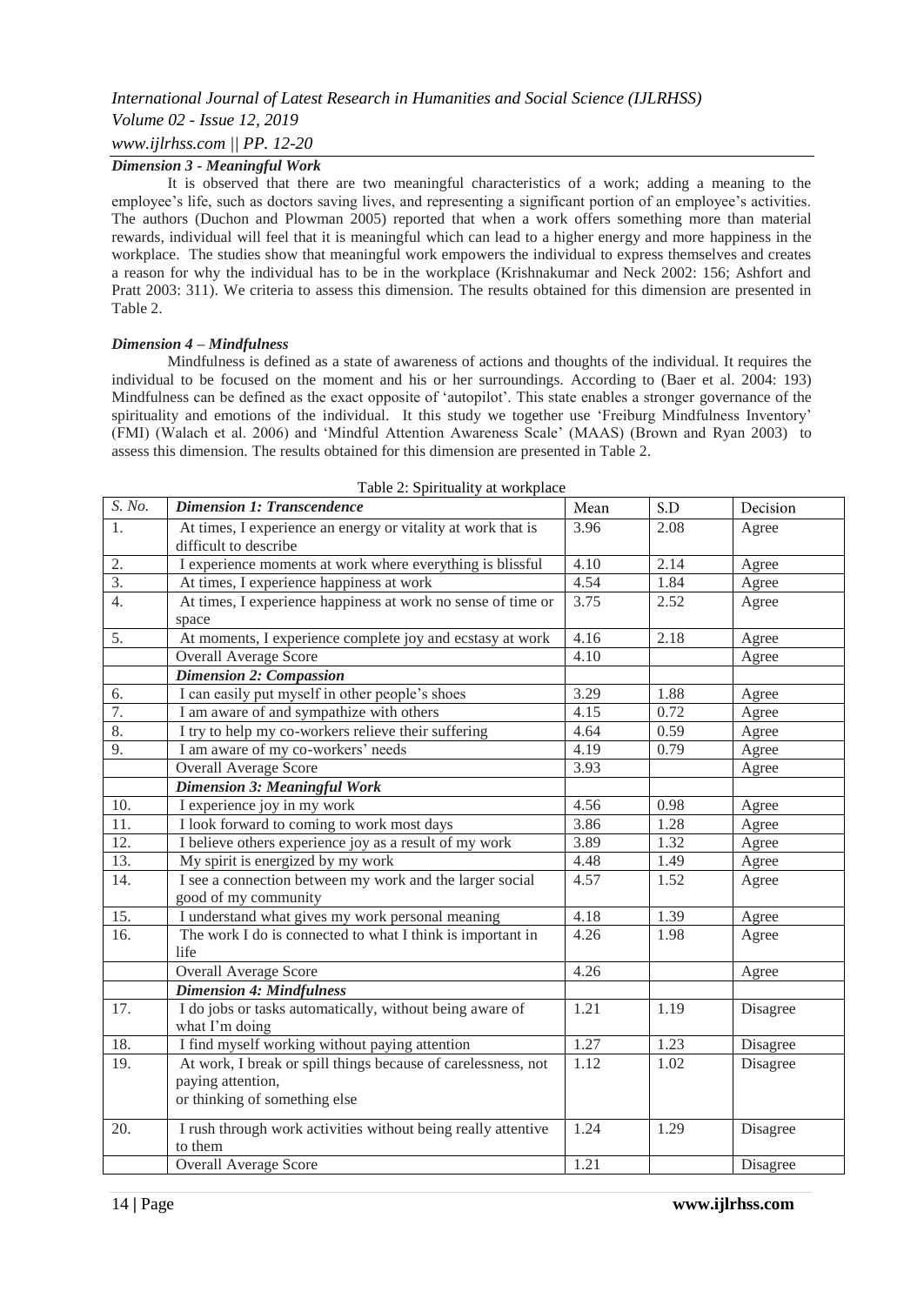## *International Journal of Latest Research in Humanities and Social Science (IJLRHSS) Volume 02 - Issue 12, 2019 www.ijlrhss.com || PP. 12-20*

• Strongly Agree =5, Agree =4, Neutral = 3, Disagree = 2 and Strongly Disagree = 1

## **3. Measuring Job Satisfaction** *Job Satisfaction*

Upon studying various definitions, for the purpose of this paper, Job Satisfaction is defined as "the overall state of satisfaction with one"s occupation in an organization in a given instant of time". The study (Spagnoli et al. 2012) reported that the challenge in assessing satisfaction exists because of conflicting opinions on different aspects of the job such as being satisfied with some but not with the rest or vice versa. There are two common frameworks for assessing job satisfaction: focusing and breaking down the aspects of the job and rating these parts separately or having an overall measure to oversee every aspect. In view of the studies (Wanous et al. 1997; Spector 1985; Smith et al. 1969 and Weiss et al. 1967; Martins and Proença 2012) we measure job satisfaction of the sample under study. Questions were rated on a 5-point Likert scale and these points were then averaged or summed to come up with a total score for job satisfaction on a scale of 1 to 5. To check the reliability of the numbers given by respondents Cronbach Alpha technique was used. The results can be seen in Table 3.

| <b>Table 3: Reliability analysis</b> |           |             |  |  |
|--------------------------------------|-----------|-------------|--|--|
| <b>Scale Name</b>                    | Number of | Coefficient |  |  |
|                                      | items     | alpha value |  |  |
| <b>A.</b> Spirituality at Workplace  |           |             |  |  |
| Compassion                           |           | 0.68        |  |  |
| Mindfulness                          | 4         | 0.64        |  |  |
| Meaningful work                      |           | 0.91        |  |  |
| Transcendence                        |           | 0.64        |  |  |
| <b>B.</b> Job Satisfaction           | 16        | 0.84        |  |  |
|                                      |           |             |  |  |

*Source:* Developed by the researchers using data from the respondents understudy

The data presented in Table 4, reveals that in all statements the average score was >3 that means the respondents were satisfied.

| S.No.            | Job satisfaction questions                                   | Mean | S.D  | Decision  |
|------------------|--------------------------------------------------------------|------|------|-----------|
| 1.               | Being able to keep busy all the time                         | 4.18 | 1.02 | Satisfied |
| $\overline{2}$ . | The chance to work alone on the job                          | 3.46 | 1.12 | Satisfied |
| $\overline{3}$ . | The way my boss handles his/her<br>workers                   | 3.76 | 1.04 | Satisfied |
| 4.               | The competence of my supervisor in<br>making decisions       | 4.12 | 1.24 | Satisfied |
| 5.               | The way my job provides for steady<br>employment             | 3.59 | 0.98 | Satisfied |
| 6.               | The chance to tell people what to do                         | 4.25 | 0.62 | Satisfied |
| 7.               | The chance to do something that makes<br>use of my abilities | 4.12 | 0.87 | Satisfied |
| 8.               | The way company/Institute policies are<br>put into practice  | 3.45 | 1.14 | Satisfied |
| 9.               | My pay and the amount of work I do                           | 3.16 | 1.18 | Satisfied |
| 10.              | The chances for advancement on this<br>iob                   | 3.85 | 1.53 | Satisfied |
| 11.              | The freedom to use my own judgment                           | 3.31 | 2.12 | Satisfied |
| 12.              | The chance to try my own methods of<br>doing the job         | 3.19 | 1.82 | Satisfied |
| 13.              | The working conditions                                       | 4.17 | 1.08 | Satisfied |
| 14.              | The way my co-workers get along with<br>each other           | 4.38 | 0.91 | Satisfied |
| 15.              | The praise I get for doing a good job                        | 4.28 | 1.84 | Satisfied |
| 16.              | The feeling of accomplishment I get<br>from the job          | 4.23 | 1.94 | Satisfied |

|  |  | Table 4: Job satisfaction at workplace |
|--|--|----------------------------------------|
|  |  |                                        |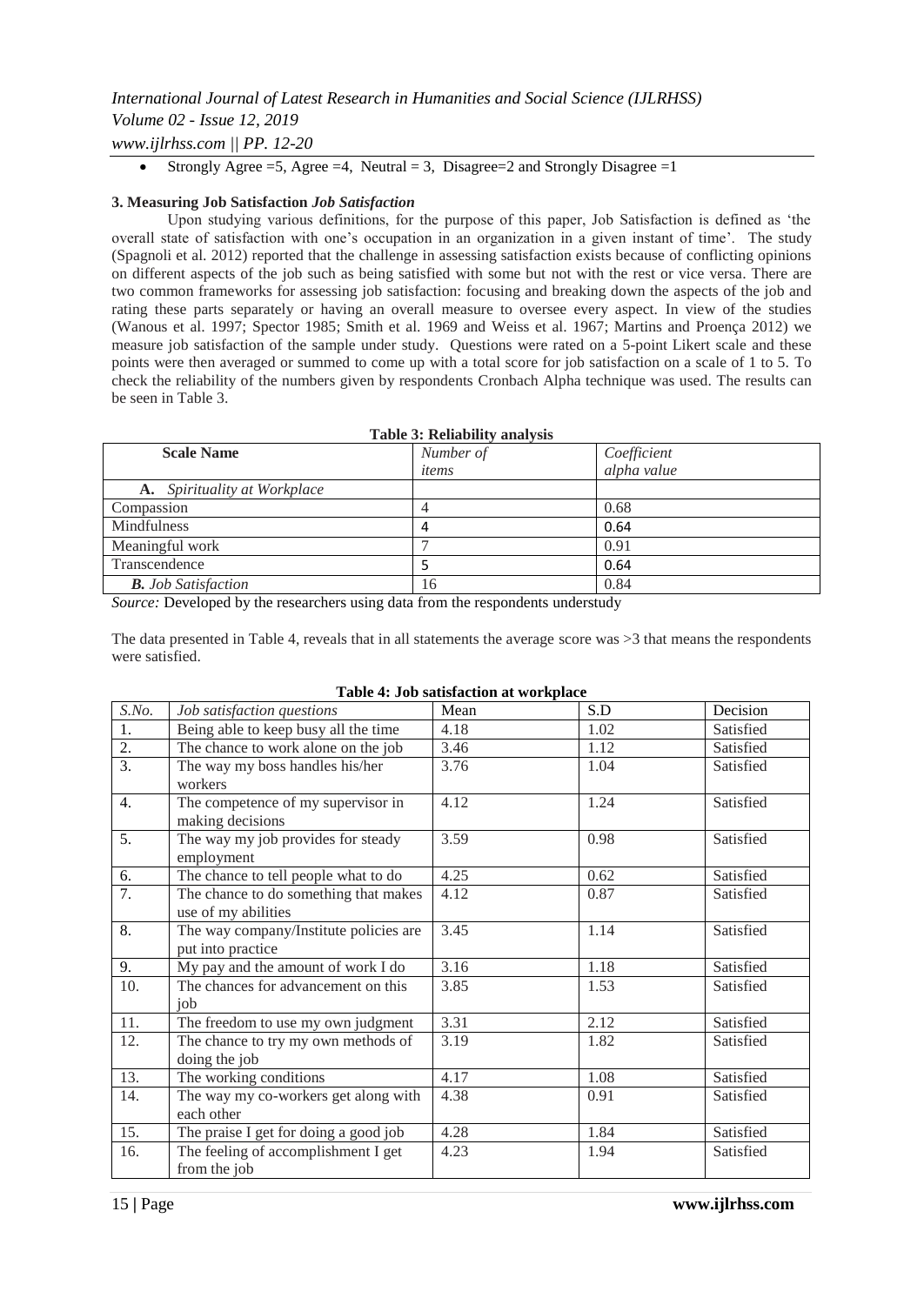| Volume 02 - Issue 12, 2019            |  |
|---------------------------------------|--|
| www.iilrhss.com $\parallel$ PP. 12-20 |  |

|  | Overall Average Score | --<br>J.U | $\sim$<br>Satisfied |  |
|--|-----------------------|-----------|---------------------|--|

Highly Satisfied  $=5$ , Satisfied  $=4$ , Neutral  $=3$ , Dissatisfied  $=2$  and Highly Dissatisfied  $=1$ 

The data presented in Table 5, shows that majority of the respondents disagree that Stress and Spirituality are related. Statistically, non-significant difference was observed between teaching and non-teaching respondents (p>0.05). It is noticed that spiritual person handles stress easily as compared to others.

#### **Table 5: Comparison between Teaching Teaching and Non-teaching staff in Attitude Towards Relation between Stress and Spirituality**

|                        | $Mean \pm S.D$ | $Mean \pm S.D$  | P-value |
|------------------------|----------------|-----------------|---------|
| Statement              | Teaching       | Non-teaching    |         |
| Stressed is related to | 2.48±1.13      | $2.57 \pm 1.24$ | >0.05   |
| spirituality           |                |                 |         |

Strongly Agree =5, Agree =4, Neutral = 3, Disagree = 2 and Strongly Disagree = 1

#### **4. More spiritual a person, the more stressed is he at work place**

The data presented in Figure 1 shows that majority of the teaching and non-teaching respondents (65.0% and 73.5%) reported that employees who offer prayer regularly do their duties very well.



## **5. Person who offers regular prayers does his/her duty well**

The data presented in Figure 2 shows that majority of the teaching and non-teaching respondents (65.0% and 73.5%) told that employees who offer prayer regularly do their duties very well. The spiritual persons in general are free from any form of corruption.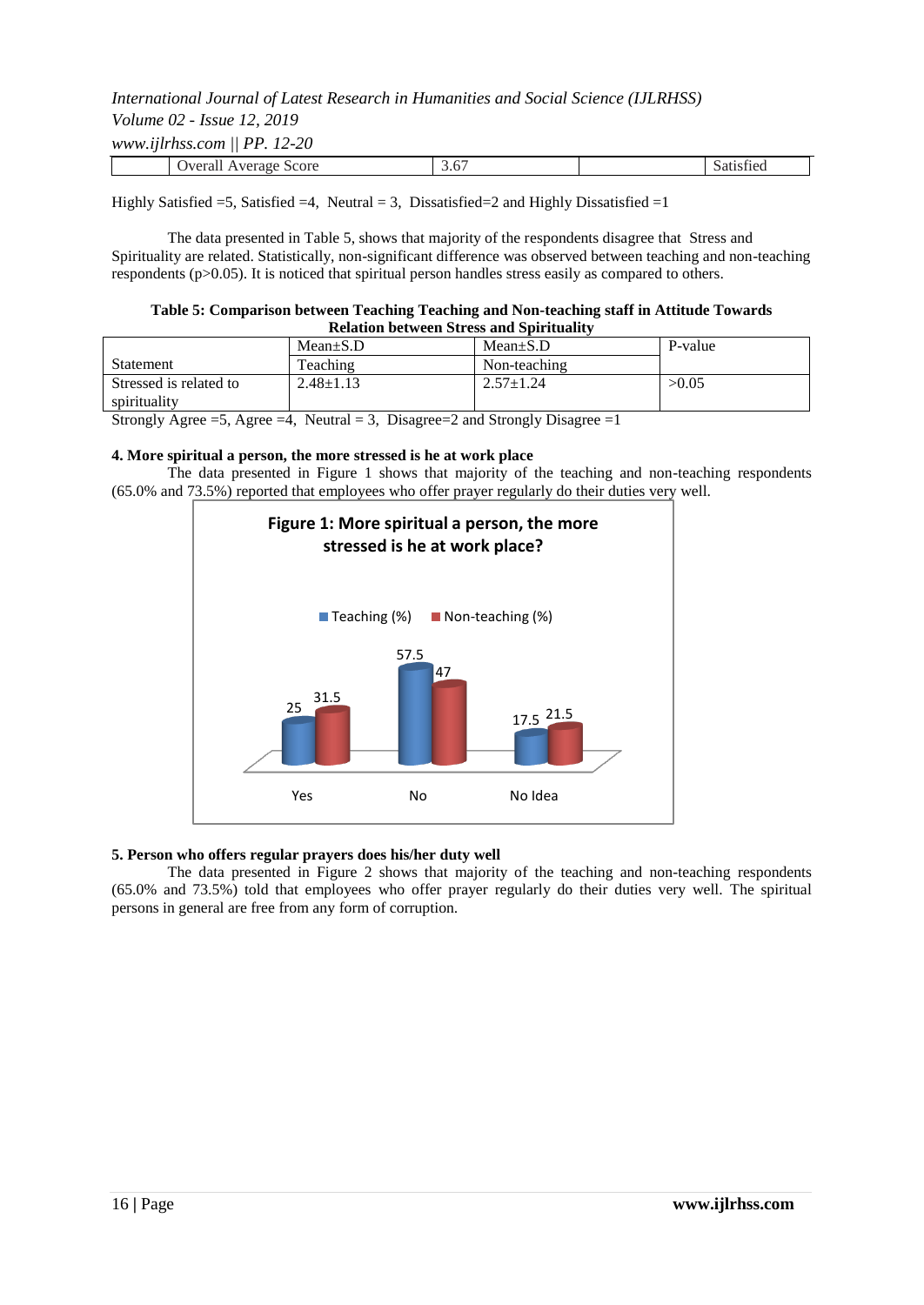*International Journal of Latest Research in Humanities and Social Science (IJLRHSS) Volume 02 - Issue 12, 2019 www.ijlrhss.com || PP. 12-20*



## **6. Time and facility available to offer prayer in office**

The data presented in Figure 3 shows that majority of the teaching and non-teaching respondents (91.5% and 85.5%) told that employees are free to offer prayer at work place. The employees believe that spiritual persons are free from moral corruption as compared to others.



## **7. Employees in office who offer regularly prayer at work place**

The data presented in Figure 4, shows that majority of the teaching and non-teaching respondents (41.5% and 42.0%) told that 50-60 % employees in their office offer prayer regularly at work place. The respondents without disturbing working atmosphere of institute generally use lunch time for prayer purpose. All respondents understudy believe that prayer and moral character of employees are related.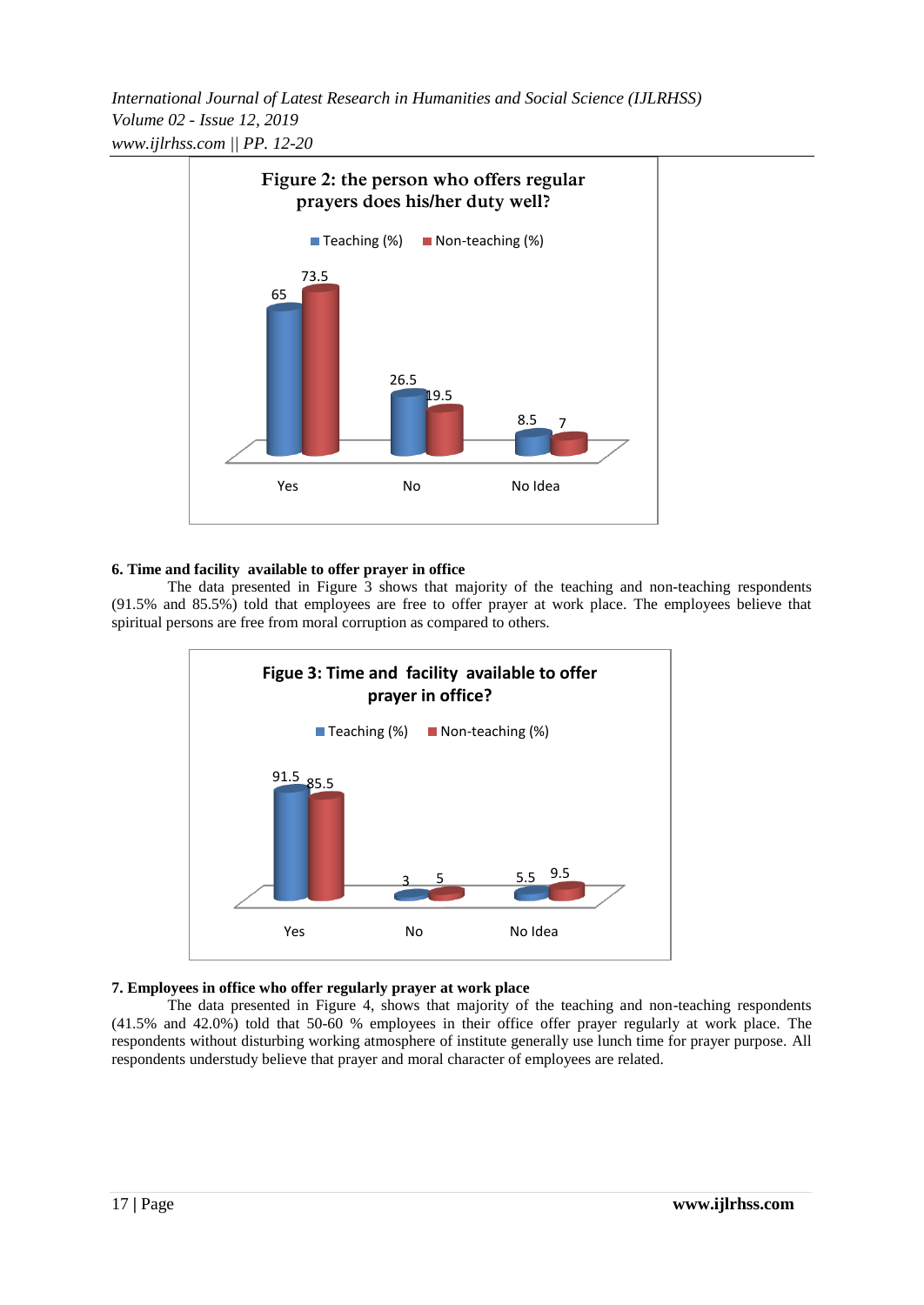*International Journal of Latest Research in Humanities and Social Science (IJLRHSS) Volume 02 - Issue 12, 2019 www.ijlrhss.com || PP. 12-20*



#### **8. Predictors of workers job satisfaction**

The data presented in Figure 5, shows that the main predictors for job satisfaction were Income group (52.5%), Education level (17.5%), Health status (12.5%), Age group (8.5%) and spirituality (9%). The results of our study are in agreement with the earlier studies ( e.g., Shaad and Khan, 2018).



## **Conclusion**

It is experiential in non-economics literature that spirituality is something which people value in their life. This study focused on role of spirituality in achieving job satisfaction. Job satisfaction is an indicator of positive worklife (e.g., Freeman 2000). The results of our study have yielded a deeper understanding of workplace spirituality amongst the government employees in educational institutions of Kashmir valley. There is a clear positive correlation between workplace spirituality and job satisfaction. The respondents under study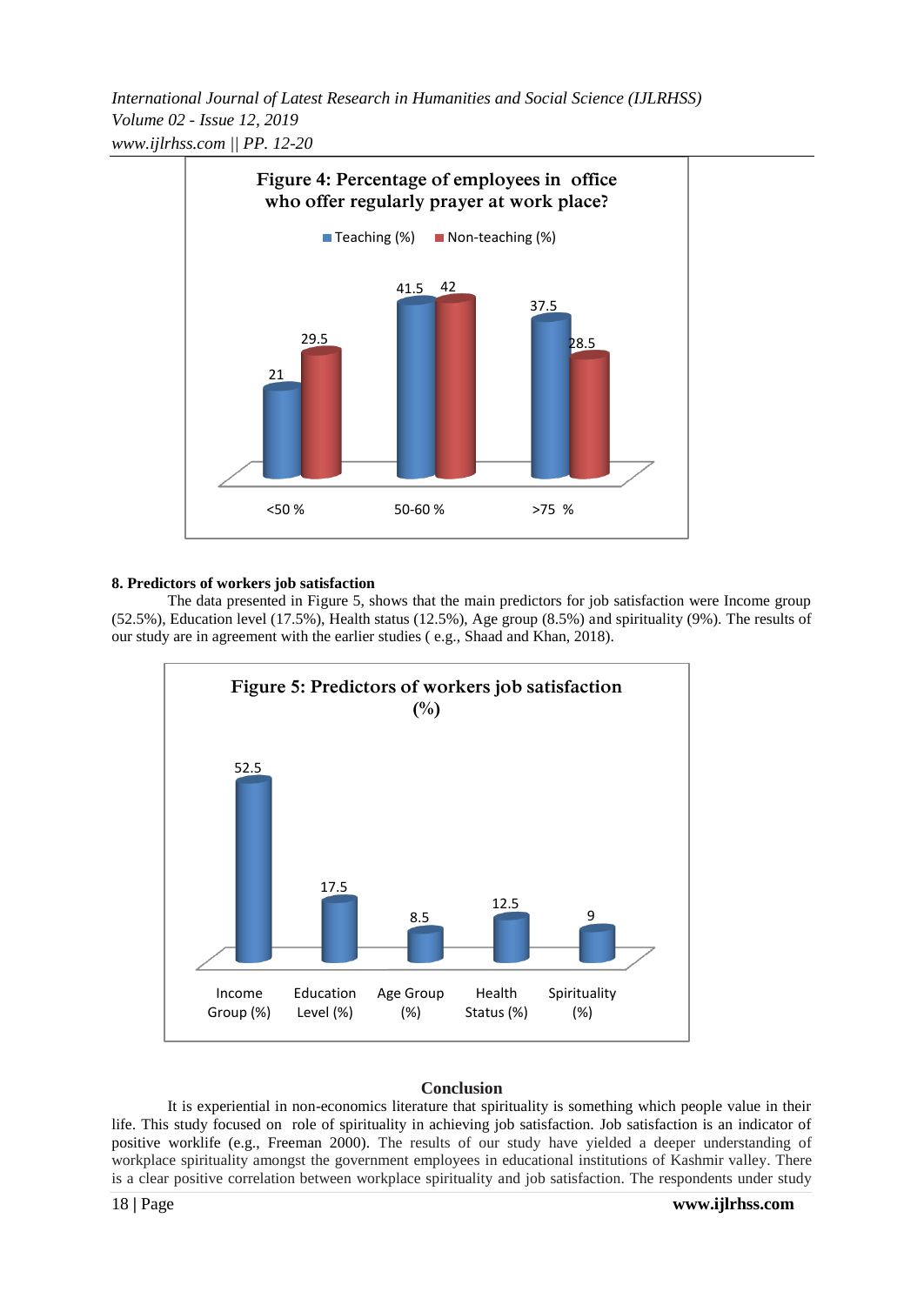## *Volume 02 - Issue 12, 2019*

## *www.ijlrhss.com || PP. 12-20*

were in majority Muslims. In religion Islam, spirituality occupies a significant place. Different words are used in Islamic scripture to discuss the spirituality such as soul, spirit, Nafs, Qalb, fawad, Aql etc. The main objective of Islamic spirituality is nearness to Allah. Nearness to Allah can be achieved through a process of spiritual purification. Holy Quran, says "He has succeeded who purifies it (Soul)" (91:9), the same message has been given in (87:14) that "He has certainly succeeded who purifies himself". The different ways of practicing spirituality by Muslims have common objective that is purification of soul and nearness to God. Like Quran says "O you, who have believed, fear Allah and seek the means [of nearness] to Him and strive in His cause that you may succeed" (5:35). Presence of thankfulness, remembering death and after life and serving humanity are some of possible indicators of spirituality in Muslims. In majority respondents told that they were satisfied with their job as they fair Allah. Majority of the respondents told that they also offer prayer during work, reciting Holy verses and practicing other spiritual activities as Muslims practice spirituality along with religious obligatory practices to ensure the success after life. The empirical study finds that in the present sampled population of Central Kashmir, spirituality level of workers understudy is found positively affecting job satisfaction. It is concluded that spirituality level raises the transcendence level and improves the mental health of workers, which has been proven in earlier studies to enhance job satisfaction (e.g., Clark, 1996; Jones et al., 2011). It was observed that stress is negatively linked to job satisfaction. The study report that there is a positive relation between spirituality and job satisfaction. The predictors of job satisfaction were reported by respondents as Income, Education level, Age, Health status and spirituality.

#### **Recommendations**

There is a positive correlation between workplace spirituality and job satisfaction so it is important that every institution should encourage an environment that enables spirituality in the workplace. Positive pure environment eventually will lead to an increased performance in the workplace through increased job satisfaction among employees.

#### **Limitations**

There are some limitations of our study which are due to time, political and resource constraints. The sample size for our study was chosen 400. It is believed that for large sample size the results may differ and we have get more interesting results.

#### **Acknowledgement:**

The author's thank participants for providing their feedback and taking keen interest in this study. Further, the author's thank Professor G.M. Mir (Incharge ARIS, SKUAST-Kashmir) for providing internet facility and referees for their suggestions that helped in improving the quality of this paper.

#### **References**

- [1]. Alister E. M, (1999.), Christian spirituality: An introduction- Chapters 1 and 2, (Blackwell Publishers, London)
- [2]. Ashfort BE, Pratt MG 2003. Institutionalized spirituality: An oxymoron? In: RA Giacalone, CL Jurkiewicz (Eds.): *Handbook of Workplace Spirituality and Organizational Performance*. Armonk, NY: ME Sharpe, pp. 93-107.
- [3]. Baer RA, Smith GT, Allen KB 2004. Assessment of mindfulness by self-report: The Kentucky inventory of mindfulness skills. *Assessment,* 11(3): 191- 206.
- [4]. Brown KW, Ryan RM 2003. The benefits of being present: Mindfulness and its role in psychological well-being. *Journal of Personality and Social Psychology,* 84(4): 822-848.
- [5]. Clark, Andrew and Oswald, Andrew. 1996. Satisfaction and comparison income, Journal of Public Economics, 61, 359-381
- [6]. Delaney C 2005. The spirituality scale: Development and psychometric testing of a holistic instrument to assess the human spiritual dimension. *Journal of Holistic Nursing,* 23(2): 145- 167.
- [7]. Delgado C 2005. A discussion of the concept of spirituality. *Nursing Science Quarterly,* 18(2): 157- 162.
- [8]. Duchon D, Plowman DA 2005. Nurturing the spirit at work: Impact on work unit performance. *The Leadership Quarterly,* 16: 807-833.
- [9]. Farlex 2007. Compassion. The Free Dictionary. From <http://www.thefreedictionary.com/compassion>
- [10]. Freeman, R. B., and Kleiner, M. M. 2000. Who benefits most from employee involvement: Firms orworkers ? American Economic Review, 90(2), 219–23
- [11]. Harari, O. (1993). Back to the future of work. *Management Review*, *82*(9), 33